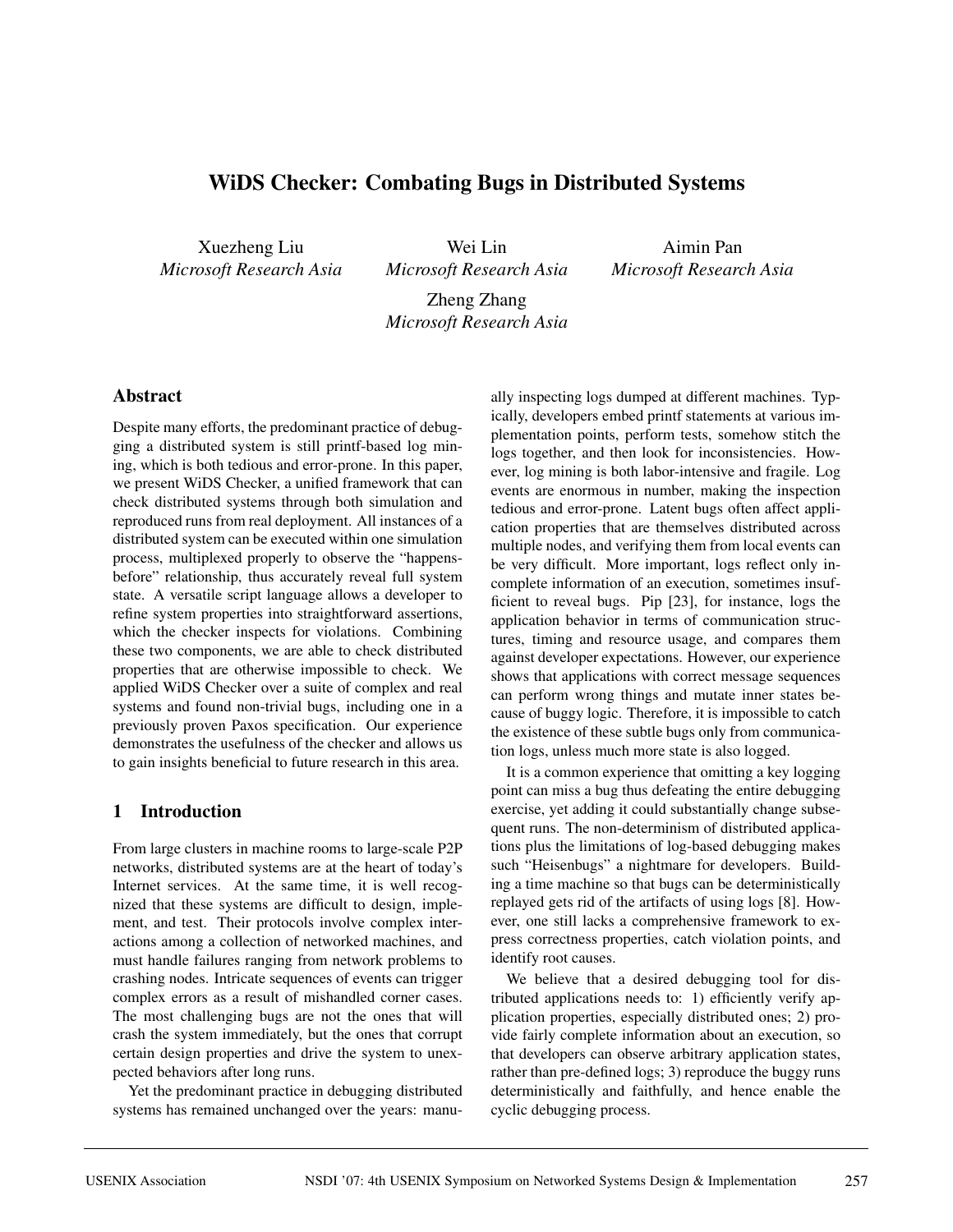In this paper, we address the above debugging requirements with a unified framework called WiDS Checker. This platform logs the actual execution of a distributed system implemented using the WiDS toolkit [15]. We can then apply predicate checking in a centralized simulator over a run that is either driven by testing scripts or is deterministically replayed by the logs. The checker outputs violation reports along with message traces, allowing us to perform "time-travel" inside the Visual Studio IDE to identify the root causes.

## **1.1 Our Results**

Evaluating the effectiveness of our tool is a challenge. The research community, though acutely aware of the difficulties of debugging distributed systems, has not succeeded in producing a comprehensive set of benchmarks so that different debugging approaches can be quantitatively compared. While we believe the set of applications we have experimented with are representative, there is also no clear methodology of how to quantify the usefulness of the tool. To alleviate these problems, we resort to detailed discussions of case studies, hoping that other researchers working on similar systems can compare their experiences. Where possible, we also isolate the benefits coming from predicate checking from using log and replay only. Our tool is targeted at the scenario in which the system is debugged by those who developed it, and thus assumes that the bugs are hunted by those who are intimately familiar with the system. How to propagate the benefits to others who are not as versed in the system itself is an interesting research question.

We applied WiDS Checker to a suite of distributed systems, including both individual protocols and a complete, deployed system. Within a few weeks, we have found non-trivial bugs in all of them. We discovered both deadlock and livelock in the distributed lock service of Boxwood [19]. We checked an implementation of the Chord protocol [1] on top of Macedon [24] and found five bugs, three of them quite subtle. We checked our BitVault storage system [32], a deployed research prototype being incrementally improved for more than two years. We identified mishandling of race conditions that can cause loss of replicas, and incorrect assumptions of transient failures. The most interesting experience was checking our Paxos [13] implementation, revealing a bug in a well-studied specification itself [21]. Most of these bugs were not discovered before; All our findings are confirmed by the authors or developers of the corresponding systems.

We also learned some lessons. Some bugs have deep paths and appear only at fairly large scale. They cannot be identified when the system is downscaled, thus calling for more efficient handling of the state explosion

problem when a model checker is applied to check actual implementation. Most of the bug cases we found have correct communication structure and messages. Therefore, previous work that relies on verifying event ordering is unable to detect these bugs, and is arguably more effective for performance bugs.

## **1.2 Paper Roadmap**

The rest of the paper is organized as follows. Section 2 gives an overview of the checker architecture. Section 3 provides implementation details. Section 4 presents our results, including our debugging experience and lessons learned. Section 5 contains related work and we conclude with future work in Section 6.

## **2 Methodology and Architecture Overview**

## **2.1 Replay-Based Predicate Checking**

The  $W<sup>1</sup>$  checker is built on top of the WiDS toolkit, which defines a set of APIs that developers use to write generic distributed applications (details see Section 3.1). Without modification, a WiDS-based implementation can be simulated in a single simulation process, simulated on a cluster-based parallel simulation engine, or deployed and run in real environment. This is made possible by linking the application binary to three different runtime libraries (simulation, parallel simulation and deployment) that implement the same API interface. WiDS was originally developed for large-scale P2P applications; its parallel simulation engine [14] has simulated up to 2 million instances of a product-strength P2P protocol, and revealed bugs that only occur at scale [29]. With a set of basic fault injection utilities, WiDS allows a system to be well tested inside its simulation-based testing framework before its release to deployment. WiDS is available with full source code in [3].

However, it is impossible to root out all bugs inside the simulator. The deployed environment can embody different system assumptions, and the full state is unfolded unpredictably. Tracking bugs becomes extremely challenging, especially for the ones causing violation of system properties that are themselves distributed. When debugging non-distributed software and stand-alone components, developers generally check memory states against design-specified correctness properties at runtime using invariant predicates (e.g., *assert()* in C++). This dynamic predicate checking technique is proven of great help to debugging; many advanced program-checking tools are effective for finding domain-specific bugs (e.g., race conditions [25, 31] and memory leaks [22, 10]) based on the same principle. However, this benefit does not extend to distributed systems for two reasons. First, dis-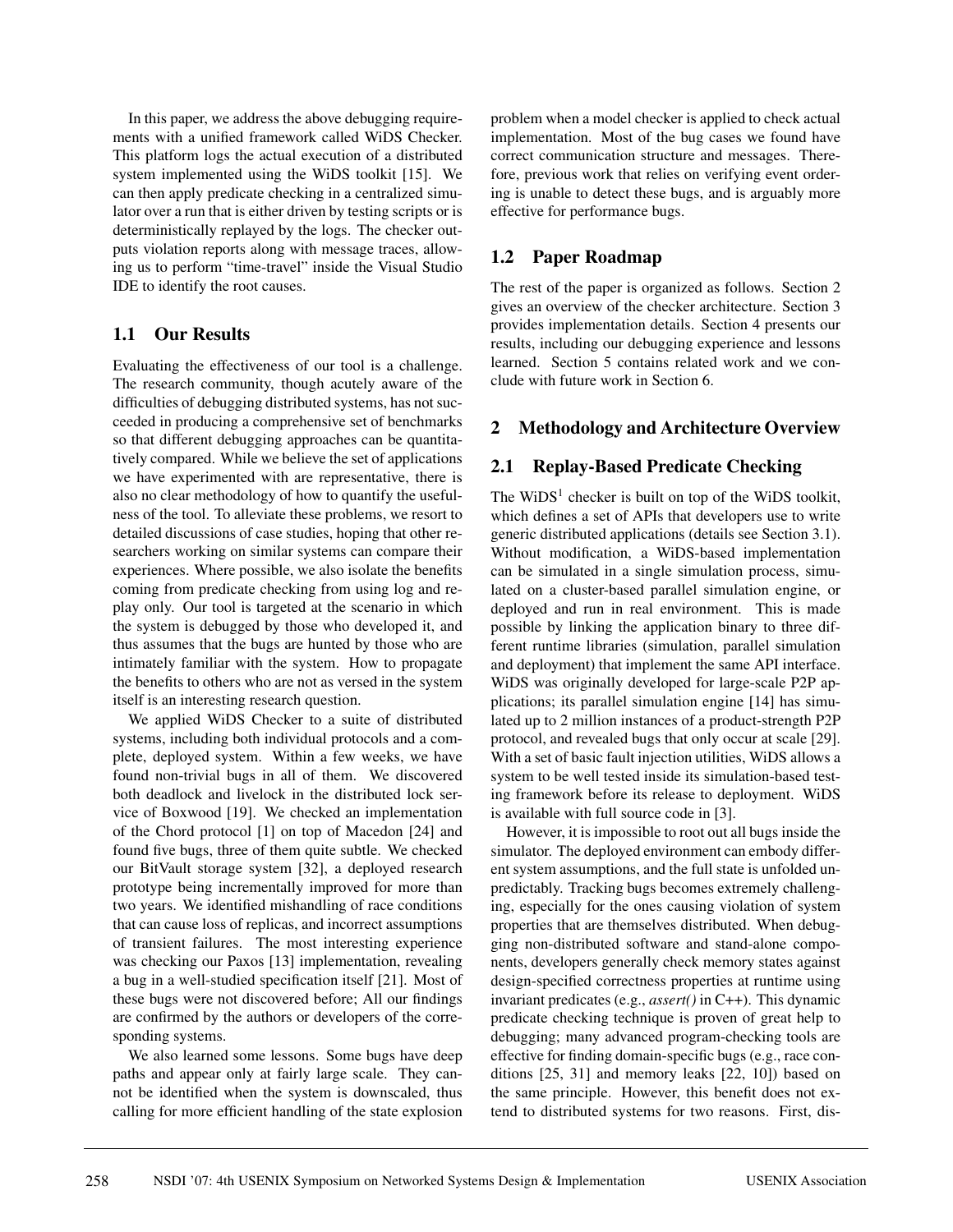tributed properties reside on multiple machines and cannot be directly evaluated at one place without significant runtime perturbations. Second, even if we can catch a violation, the cyclic debugging process is broken because non-determinism across runs makes it next to impossible to repeat the same code path that leads to the bug.

To address this problem and to provide similar checking capabilities to distributed systems, we propose a **replay-based predicate checking** approach that allows the execution of the entire system to be replayed afterwards within a single machine, and at the same time checks node states during the replayed execution against user-defined predicates. Under modest scale, this solves both problems outlined above.

### **2.2 Checking Methodology**

User-defined predicates are checked at *event* granularity. An event can be an expiration of a timer, receiving a message from another node, or scheduling and synchronization events (e.g., resuming/yielding a thread and acquiring/releasing a lock) specific for thread programming. WiDS interprets an execution of a single node or the entire distributed system as a sequence of events, which are dispatched to corresponding handling routines. During the replay, previous executed events from all nodes are re-dispatched, ordered according to the "happensbefore" relationship [12]. This way the entire system is replayed in the simulator while preserving causality.

Each time an event is dispatched, the checker evaluates predicates and reports violations for the current step in replay. The choice of using event boundaries for predicate checking is due to a number of factors. First, the event model is the basis of many protocol specifications, especially the ones based on I/O-automata [18, 17]. A system built with the event model can be regarded as a set of state machines in which each event causes a state transition executed as an atomic step. Distributed properties thus change at event boundaries. Second, many widely adopted implementation models can be distilled into such a model. We have used the WiDS toolkit [15] to build large and deployed systems as well as many protocols; network middle-layers such as Macedon [24] and new overlay models such as P2 [16] can be regarded as event-based platforms as well. We believe event granularity is not only efficient, but also sufficient.

### **2.3 Architecture**

Figure 1 shows the architecture of WiDS Checker.

**Reproducing real runs.** When the system is running across multiple machines, the runtime logs all nondeterministic events, including messages received from



Figure 1: Components of WiDS Checker. The upper-left box was employed as debugging support in WiDS before the Checker was developed.

network, data read from files, thread scheduling decisions and many environmental system calls. The executable binary is then rerun inside the simulator, and all non-deterministic events are fed from the logs. We use Lamport's logical clock [12] to decide the replay order of events from different nodes, so that the "happens-before" relationship is preserved. Therefore, inside the simulator, we reconstruct the exact state of all instances as they are run in the real environment.

**Checking user-defined predicates.** We designed a versatile scripting language to specify system states being observed and the predicates for invariants and correctness. After each step of event-handling, the observed states are retrieved from the replayed instance in the simulator, and refreshed in a database. Then, the checker evaluates predicates based on the current states from all replayed instances and reports violations. Because predicates generally reflect design properties, they are easy to reason and write.

**Screening out false alarms with auxiliary information.** Unlike safety properties, liveness properties are only guaranteed to be true eventually. This poses a serious problem when checking liveness properties, since many violations can be false alarms. To screen out false alarms, we enable user-defined auxiliary information to be calculated and output along with each violation point. When a violation occurs, the auxiliary information is typically used to produce stability measures based on userprovided heuristics.

**Tracing root causes using a visualization tool.** In addition to the violation report, we generate a message flow graph based on event traces. All these facilities are integrated into the Visual Studio Integrated Development Environment (IDE). Thus, a developer can "time-travel" to violation points, and then trace backwards while inspecting the full state to identify root causes.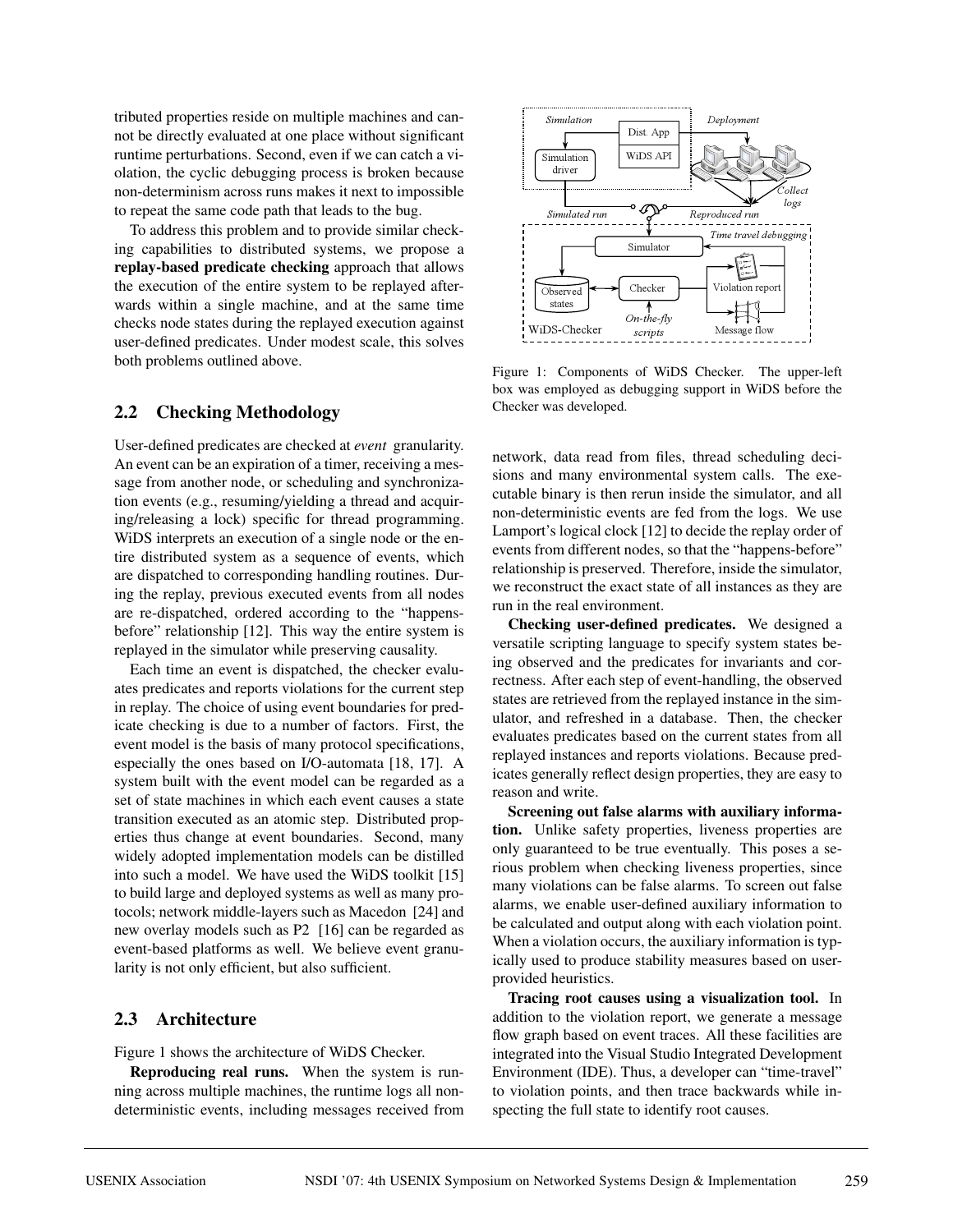The first two components make it possible to check distributed properties, whereas the last two are critical features for a productive debugging experience. Note that developers can incrementally refine predicates and re-evaluate them on the same reproduced execution. In other words, by means of replay, cyclic debugging is reenabled.

### **3 Design and Implementation**

WiDS Checker depends critically on the replay functionality, which is done at the API level. In this section, we will first briefly describe these APIs. We then explain the replay facility and the checker implementation. This section concludes with a discussion of the known limitations. WiDS has close to 20K lines of code. The replay and checker components add 4K and 7K lines, respectively.

## **3.1 Programming with WiDS**

Table 1 lists the class of WiDS APIs with some examples. The WiDS APIs are mostly member functions of the *WiDSObject* class, which typically implements one node instance of a distributed system. The WiDS runtime maintains an event queue to buffer pending events and dispatches them to corresponding handling routines (e.g., *OnMsgHandler()*). Beside this event-driven model, WiDS also supports multi-threaded programming with its thread and synchronization APIs. The context switching of WiDS threads is encapsulated as events in the event queue. We use non-preemptive scheduling in which the scheduling points are WiDS API and blocking system calls, similar to many user-level thread implementations. The fault-injection utilities include dropping or changing the latency of messages, and killing and restarting WiDS objects.

**Macedon over WiDS.** It's not easy to write a distributed application with message-passing and eventdriven model. Defining better language support is an active research area [16, 24]. WiDS can be used as the lowlevel mechanism to implement such languages, and thus make its full functionality available to their applications. As an experiment, we ported Macedon [24], an infrastructure to specify and generate implementation of overlay protocols. Macedon has been used to reimplement many complex overlay protocols with a simple domain language and conduct performance comparisons. Porting to the WiDS API is simplified because both Macedon and WiDS provide a set of APIs working in an eventdriven manner, and programming entities such as messages and timers exist in both platforms. An overlay protocol expressed with Macedon is composed of a .mac file, which our parser takes as input to generate a set of WiDS

implementation files. Many overlay specific functionalities provided by the Macedon library are replicated in a WiDS-based library. Finally, all these files are linked to generate an executable, which, with a proper driver, can be both simulated and deployed. Supporting Macedon is accomplished with about 4K lines of code.

### **3.2 Enabling replay**

The primary goal of the deterministic replay is to reproduce the exact application memory states inside the simulator. To achieve this, we need to log all nondeterministic inputs to the application and feed them to the replay simulator.

**Logging.** The WiDS runtime logs the following two classes of non-determinism: The first is internal to WiDS. We record all the WiDS events, the WiDS thread schedule decisions and the incoming message content. The second class are OS system calls, including reading from files, returned memory addresses for allocation and deallocation in heap, and miscellaneous others such as system time and random number generation. In Windows NT, each API call is redirected by the linker to the import address table (IAT), from which another jump is taken to reach the real API function. We changed the address in the IAT, so the second jump will lead to the appropriate logging wrapper, which will log the return results after the real API is executed. Furthermore, to enable consistent group replay [8], we embed a Lamport Clock [12] in each out-going message's header to perserve the "happens-before" relation during the replay. Table 1 describes logging and replay mechanisms for API calls.

In addition, we use a lightweight compressor to effectively reduce the log size. As we report in Section 4.5, the computation overhead for logging is small in the tests we performed.

**Checkpoint.** We use checkpoints to avoid overcommitting storage overhead from logging and to support partial replay during replay. A checkpoint includes the snapshot of memory of the WiDS process and the running context for user-level threads and sockets as well as buffered events in the event queue.

**Replay.** Replaying can start from either the beginning or a checkpoint. Note that checking predicates requires all instances to be replayed with causality among them preserved. Therefore, during the replay, events from different instances are collected from logs, sequentialized into a total execution order based on the Lamport Clock, and re-executed one-by-one in the simulator.

To improve replay performance and scalability, we use only *one* simulation process to replay all instances, and use file-mapping to deal with the memory switch between different instances. The state of an instance is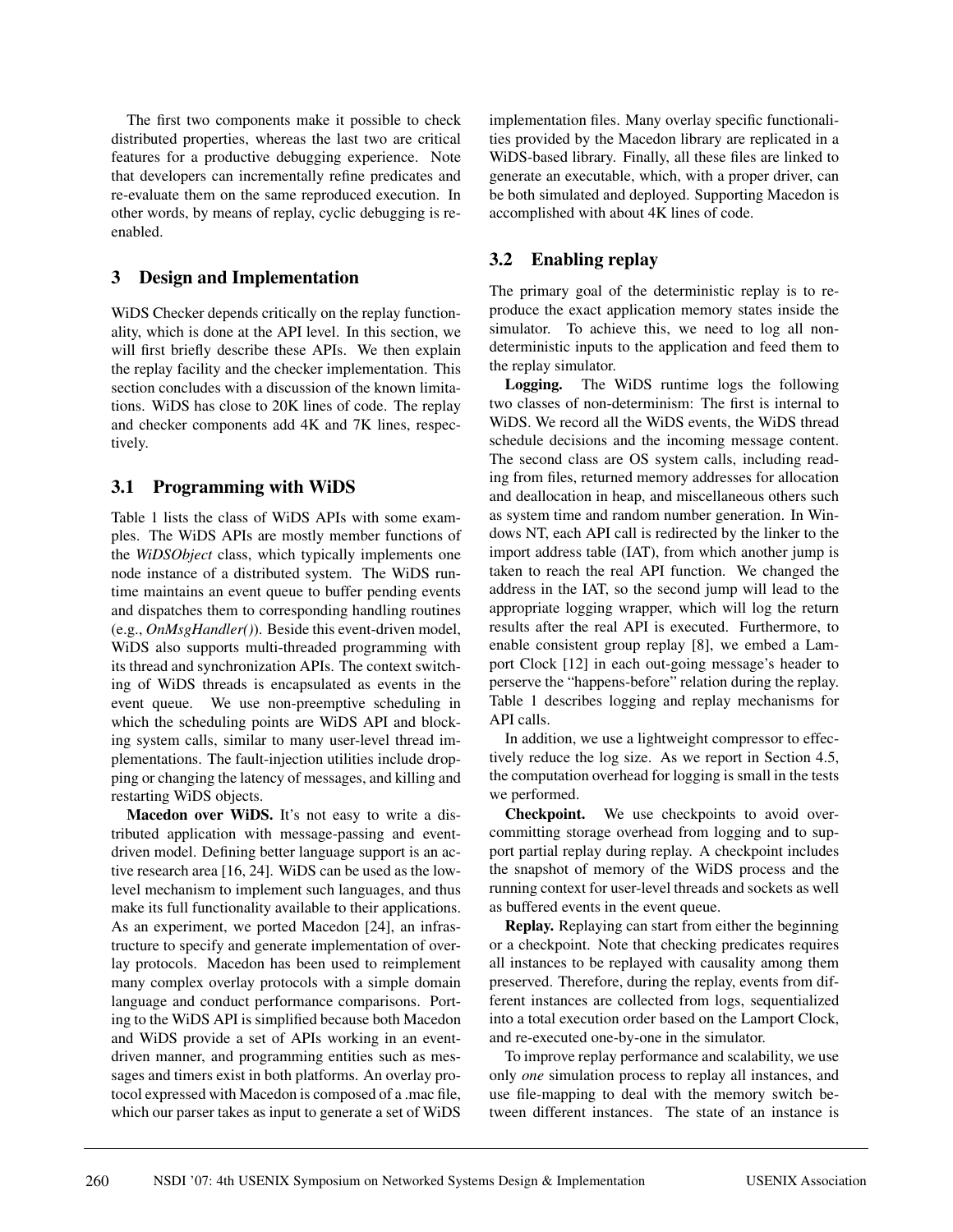| WiDS API set                                |                                                                           |                                                                                                                                              |  |  |  |
|---------------------------------------------|---------------------------------------------------------------------------|----------------------------------------------------------------------------------------------------------------------------------------------|--|--|--|
| Category                                    | API example                                                               | Logging and replay mechanism                                                                                                                 |  |  |  |
| Event-driven program                        | SetTimer, KillTimer, OnTimerExpire                                        | Log the event type and the sequence; redo the same events in replay                                                                          |  |  |  |
| Message communica-<br>tion                  | PostMsg, PostReliableMsg, OnMsgHandler                                    | Embed Lamport Clock to maintain causal order, log incoming message<br>contents. Replay with correct partial order, feed message content.     |  |  |  |
| Multi-threaded<br>program                   | KillThread.<br>CreateThread.<br>JoinThread.<br>YieldThread, Lock, Unlock  | Log the schedule decision and the thread context. Ensure the same sched-<br>ule decision and the same context during replay                  |  |  |  |
| Socket APIs for net-<br>work virtualization | WiDSSocket, WiDSListen, WiDSAccept,<br>WiDSConnect, WiDSSend, WiDSRecv    | Log the operation along with all received data. Feed the received data<br>from log during replay. Sending operations become no-ops in replay |  |  |  |
| Fault injection<br>and<br>message delay     | ActivateNode. DeActivateNode.<br>SetNet-<br>workModel, OnCalculateDelay   | Log the operation of activation/deactivation, and redo the operation in re-<br>play                                                          |  |  |  |
| Operation system APIs (for Windows)         |                                                                           |                                                                                                                                              |  |  |  |
| File system                                 | CreateFile, OpenFile, ReadFile, WriteFile,<br>CloseHandle, SetFilePointer | Log the operation along with all input data. Feed the input data from log<br>during replay. Write operations become no-ops in replay         |  |  |  |
| Memory management                           | VirtualAlloc/Free, HeapAlloc/Free                                         | Ensure identical memory layout in replay.                                                                                                    |  |  |  |
| Miscellaneous                               | GetSystemTimeAsFileTime, GetLastError                                     | Log the return value, and feed the same value in replay                                                                                      |  |  |  |

Table 1: WiDS API set and OS APIs with logging and replay mechanisms

stored in a memory mapped file, and is mapped into the process memory space on-demand. For example, to switch the replayed instance from  $A$  to  $B$ , we only update the entries in the page table of the simulation process to the base address of the mapped memory of B. Starting a process for each replayed instance and switching the processes would require local process communication (LPC) that is typically tens of times slower than function calls. Therefore, our approach has significant advantages. When the aggregated working set of all replayed instances fit into physical memory, the only overhead in switching instance is the update to the page table. It also avoids redundant memory usage caused by process context and executable binary for each instance.

The largest per-instance working set in our experiments is about 20MB, meaning that more than 40 instances can be replayed in 1GB physical memory without going to the disk. When the aggregated working set exceeds the physical memory, depending on the computation density of the replayed instance, we have observed 10 to 100 times slowdown due to disk swapping. The checker itself maintains a copy of the states being checked, and that varies across applications. Ultimately, the scalability is bound by the disk size and acceptable replay speed.

## **3.3 Checker**

Deterministic replay that properly preserves causality has enabled the reconstruction of memory states of a distributed system. The next step is to write predicate statements to catch the violation points of correctness properties. We define a simple scripting language for specifying predicates, so that developers can easily specify the structure of the investigated states, retrieve them from the memory of the instances, and evaluate properties from these states.

As mentioned before, checking predicates is invoked at event boundaries. Each time an event is re-executed in a replayed instance, the checker examines the state changes in the instances, and re-evaluates the affected predicates. The states being checked are copies kept in a separate database. The checker refreshes these states in the database from the replayed instance and evaluates predicates based on the state copies of all instances. Therefore, checking predicates is decoupled from memory layout of the instances, and we do not require all instances to reside in memory simultaneously for evaluating global properties. This makes replay and the checker more scalable. Furthermore, maintaining state copies separately allows us to keep past versions of states if needed, which is useful for evaluating certain properties (see Section 4.1).

In this section, we explain the checker implementation, including the necessary reflection facilities that make memory states in C++ objects observable by the checker, state maintenance and predicate evaluation, and the auxiliary information associated with violations that deal with false alarms.

### **3.3.1 Observing memory states**

For programming languages such as Java and C# that support runtime reflection, the type system and userdefined data structures are observable during the runtime. Unfortunately, this is not the case for C++, which is what WiDS uses. To check application states, we need to record the memory address of each allocated C++ object with type information during its lifetime. We use the Phoenix compiler infrastructure [2] to analyze the executable and inject our code to track class types and object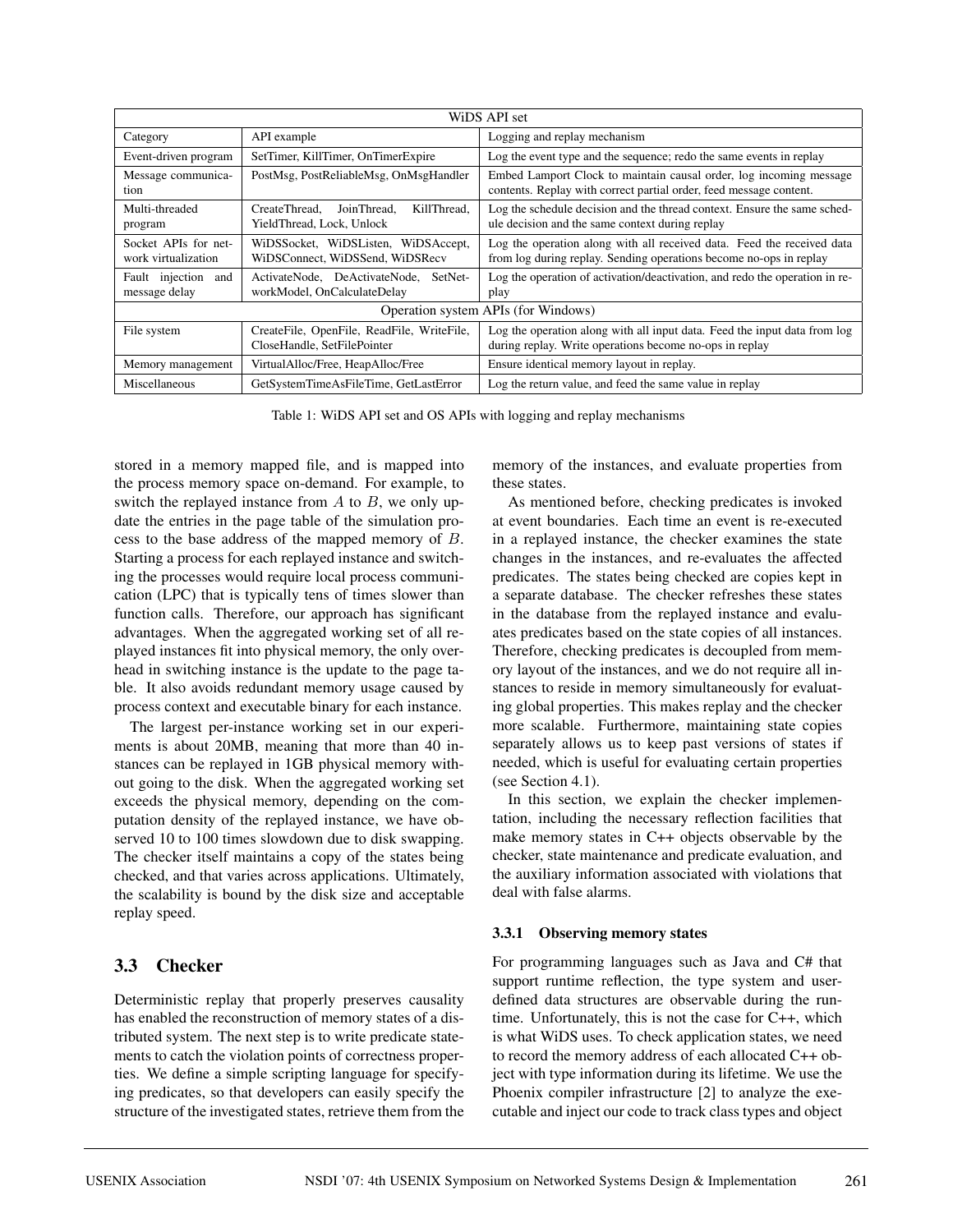addresses. Phoenix provides compiler-independent intermediate representation of binary code, from which we are able to list basic blocks, function calls, and the symbol table that contains all type definitions. We then inject our logging function to function calls of constructors and deconstructors of the classes. The logging function will dump the timestamp, type of operation (i.e., construction or deconstruction) along with the address of object and type information. This information is used by the checker to inspect memory states. The following assembly codes show an example of a constructor after code injection. The lines beginning with "\*" are injected code. They call our injected logging function *onConstruct* with the index number of this class found in symbol table. We perform similar code injection for object deconstruction. As a result, at each step of the replay, the checker is capable of enumerating pointers of all objects of a certain class, and further reading their memory fields according to the symbol table. The runtime overhead is negligible since the actions are only triggered at object allocation and deallocation time.

```
$L1: (refs=0) START MyClass::MyClass
MyClass::MyClass: (refs=1)
this = ENTERFUNC
* [ESP], {ESP} = push 0x17 //index number for MyClass
 * call _imp__onConstruct@4, $out[ESP] //call log func
[ESP], {ESP} = push EBP
EBP = mov ESP [ESP],
{ESP} = push ECX
... // other code in original constructor
ESP = mov EBP EBP,
{ESP} = pop [ESP]
{ESP} = ret {ESP}, MyClass::MyClass
MyClass::MyClass: (refs=1) Offset: 32(0x0020)
EXTTFUNC
$L2: (refs=0) END
```
This code injection is carried out in a fully automated way. In addition, we provide some APIs that allow developers to explicitly calculate and expose states of an instance in the source code.

### **3.3.2 Defining states and evaluating predicates**

A script for predicate evaluation is composed of three parts: declaration of tables, declaration of internal variables, and the predicates. Figure 2 shows the script we used for checking the Chord protocol [28] implemented on Macedon (see Section 4.4 for details).

The first section (starting with "**declare table**") instructs the checker to observe objects of some classes and refresh the states of certain member fields into the database. Each row of the table corresponds to one object in the system, and table columns correspond to member fields of the object. Each table has two built-in columns *instance id* and *memory addr*, corresponding to the replayed instance and the object's memory address, respectively. The declaration gives the user shorthand nota-

| # define data table                                                  |  |  |  |  |  |
|----------------------------------------------------------------------|--|--|--|--|--|
| declare table Node from CChord                                       |  |  |  |  |  |
| column id as m nodeid                                                |  |  |  |  |  |
| column <i>pred</i> as m predecessor                                  |  |  |  |  |  |
| column succ as m successor                                           |  |  |  |  |  |
| column <i>status</i> as m status                                     |  |  |  |  |  |
| end declare                                                          |  |  |  |  |  |
| # define checker variables                                           |  |  |  |  |  |
| declare derived last churn time                                      |  |  |  |  |  |
| begin python                                                         |  |  |  |  |  |
| for $x$ in $Node$ :                                                  |  |  |  |  |  |
| $#$ status "0" means joining<br><b>if</b> $(x_{\text{.}status} == 0$ |  |  |  |  |  |
| or Runtime msd $id == 108$ ; # MSG FAIL NOTIFY                       |  |  |  |  |  |
| return Runtime.current time;                                         |  |  |  |  |  |
| return last churn time;                                              |  |  |  |  |  |
| end python                                                           |  |  |  |  |  |
|                                                                      |  |  |  |  |  |
| declare derived stabilized                                           |  |  |  |  |  |
| begin python                                                         |  |  |  |  |  |
| retval = ( <b>Runtime</b> current time - last churn time) $/10.0$ ;  |  |  |  |  |  |
| <b>if</b> (retval $\leq$ 1) : <b>return</b> retval;                  |  |  |  |  |  |
| return $1$ ;                                                         |  |  |  |  |  |
| end python                                                           |  |  |  |  |  |
| # define predicates                                                  |  |  |  |  |  |
| predicate RingConsistency auxiliary stabilized{                      |  |  |  |  |  |
| <b>forall</b> x in Node, exist $y$ in Node,                          |  |  |  |  |  |
| x.pred==y.id and y.succ == x.id                                      |  |  |  |  |  |
| }                                                                    |  |  |  |  |  |

Figure 2: An example of check scripts for chord. The auxiliary information *Stabilized* is reset to 0 when joins or failures occur; otherwise it gradually grows to 1.

tions to name the table and the states. A table stores global states from all instances, e.g., the table *Node* here maintains the investigated states of all the Chord nodes in the system. Sometimes it is useful to keep a short history of a state for checking. We provide an optional **keep\_version(** $N$ **)** after a column declaration to declare that the recent  $N$  versions of the state should be kept in the table.

The second section allows users to define variables internal to the checker with the keyword **declare derived**. These variables can also have histories, again using **keep version(**N**)**. Between **begin python** and **end python** are python snippets to calculate the value of a named variable. The python snippet has read access to values of all prior declarations (i.e., data tables and internal variables), using the declared names. Data tables are regarded as enumerable python containers, indexed by a (*instance id*, *memory addr*) pair.

The last section uses the keyword "**predicate**" to specify correctness properties based on all declared states and varables, which are evaluated after refreshing tables and after the evaluation of internal variables. Each predicate is a Boolean expression. We support the set of common logical operators, e.g., **and**, **or**, **imply**. We also support two quantifiers, **forall** and **exist**, which specify the extent of validity of a predicate when dealing with tables. These built-in operators make it easy to specify many useful invariants. In Figure 2, the predicate states that the ring should be well formed: if node  $x$  believes node  $y$  to be its predecessor, then  $y$  must regard  $x$  as its successor. It is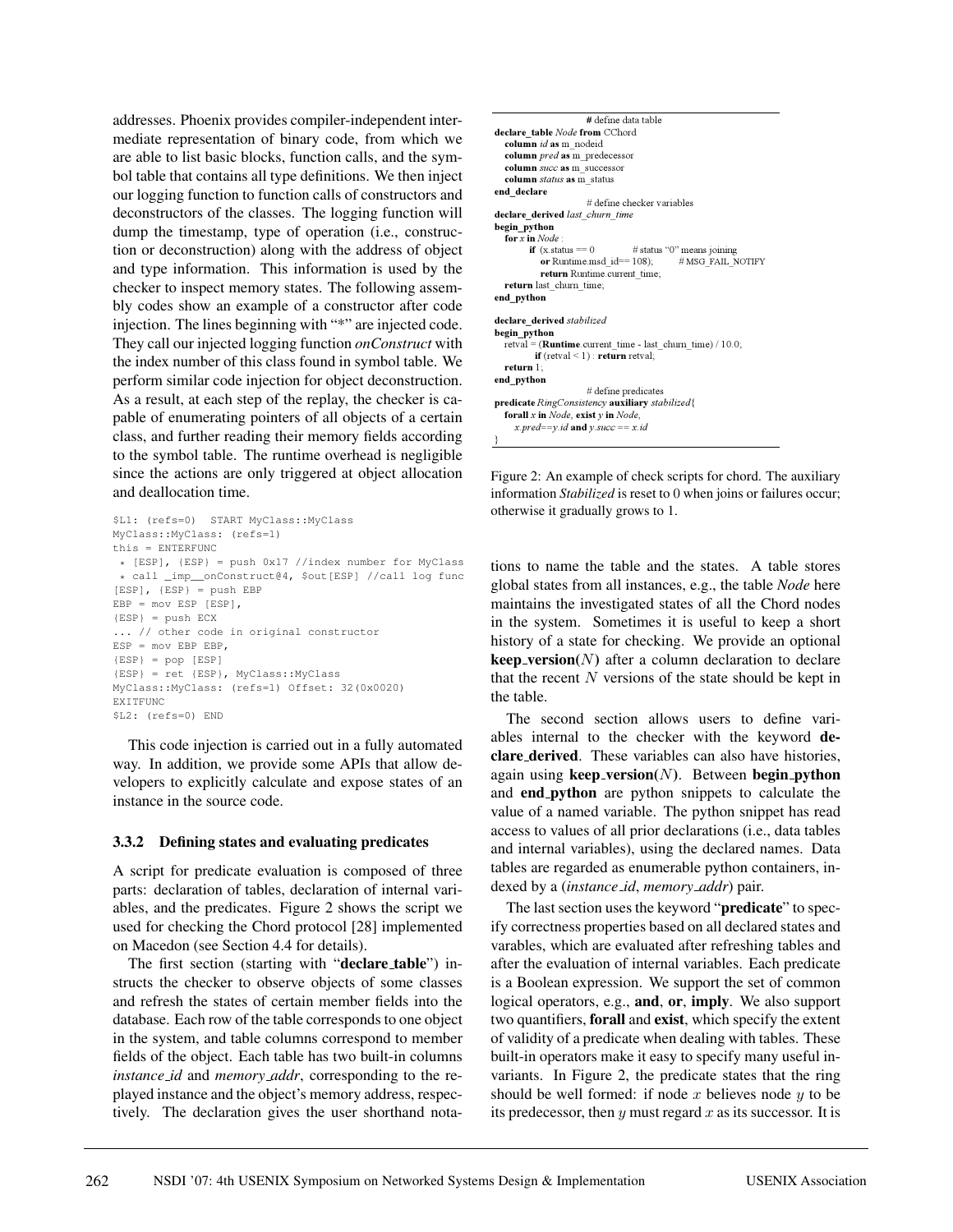a critical property for the stabilization of Chord topology.

After each step of the replay, the checker does the following. First, it enumerates all objects of classes defined in data tables in the memory of a replayed instance. It uses the type information and memory address provided by the log to refresh the table, inserting or deleting rows, and updating the columns accordingly. After updating tables, the checker also knows which declared states have changed, and it only re-evaluats all the affected derived values and predicates. When some predicates are evaluated as "false," the checker outputs the violation into a *violation report*, which contains the violated predicates, Lamport Clock value for each violation, and the auxiliary information defined in the script (discussed shortly).

Sometimes it is useful to replay and check a segment of execution, rather than to do it from the beginning. The problem here is how to reconstruct the states maintained by checker scripts when the checkpoint is loaded. To solve this problem, we support checkpoints in replay runs, which store both replay context and the tables and variables used by predicate scripts. These replay checkpoints can be used seamlessly for later checking. To start checking with an intermediate checkpoint from testing runs, the developers have to provide additional scripts to setup the states required by the script from the memory of instances in the checkpoint. Otherwise, there might be incorrect predicate evaluations caused by checkpoints.

#### **3.3.3 Auxiliary information for violations**

For safety properties that must hold all the time, every violation reveals a bug case. In contrast, liveness properties only guarantee to be true eventually, so a violation of liveness properties is not necessarily a bug case. For example, many overlay network systems employ selfstabilizing protocols to deal with churns, therefore most of their topology-related properties are liveness ones. As a result, checking liveness properties could generate a large number of false alarms that overwhelm the real violations. Adding a time bound to liveness properties is not always a desirable solution, because usually it's hard to derive an appropriate time bound.

To solve the problem, we enable users to attach auxiliary information to the predicates. The auxiliary information is a user-defined varable calculated along with the predicate, and it is only output when the predicate is violated. Developers could used the information to help screen out false alarms or prioritize violations. For liveness properties, an appropriate usage for auxiliary information is to output a measurement of a stabilization condition. For example, in Figure 2 we associate the eventual ring consistency property with an auxiliray variable *Stabilized* ranging from 0 to 1, as a measure of stabilization that shows the "confidence" of the violation.



Figure 3: A screenshot of message flow graph. The vertical lines represent the histories of different instance, arcs denote messages across instances, and the nodes correspond to event handlings. Arcs with two ends on the same vertical lines are either timer events or messages sending to the instance itself.

We also maintain some built-in system parameters in the checker, e.g., the current time in the node, the current message type, and statistics of recent messages of each type. These parameters can be directly accessed in the scripts, and are useful in stabilization measurement. Our evaluation section contains more examples of using the auxiliary information.

### **3.4 Visualization tools**

To pinpoint the root cause of a bug, a user often needs to trace back in time from a violation point. In addition to our replay facility, we provide the message flow graph generated based on message trace (Figure 3) to make this process easier. It is a common practice in our experience to perform time travel following the message flow, replay to a selected event point and inspect memory state of the replayed instance. We find that the visualization helps us understand system behaviors as well as the root cause after catching violations.

### **4 Evaluation**

In this section, we report our experience of finding bugs using WiDS Checker over a comprehensive set of real systems. Table 2 gives a summary of the results. The checking scripts to reveal the bugs are short and easy to write from system properties. For each of these systems, we give sufficient descriptions of their protocols and explain the bugs we found and how they are discovered. We also summarize the benefits from WiDS Checker at the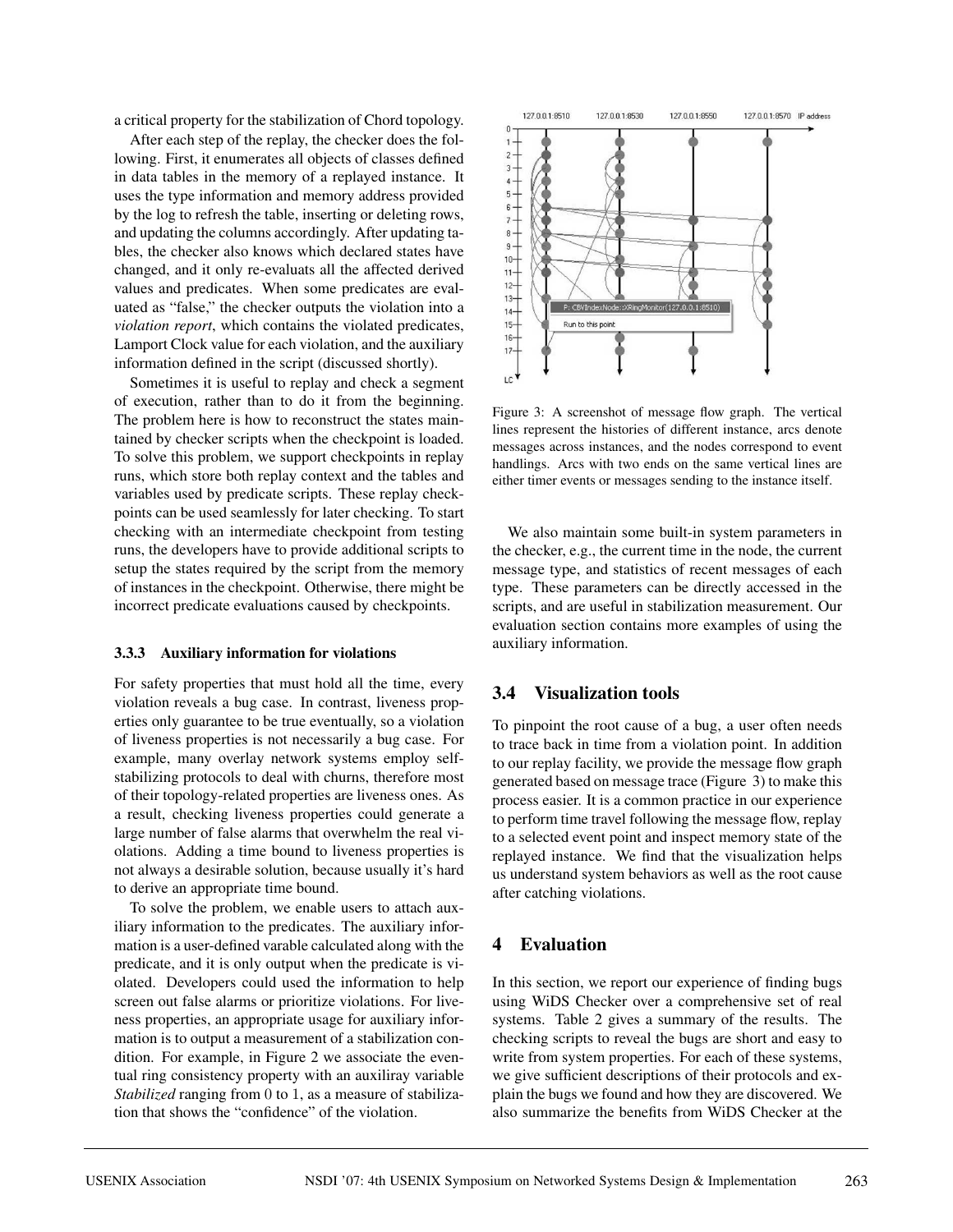end of each case study. We will discuss relevant performance numbers and conclude with lessons that we have learned.

| Application     | # of lines | # of bugs | Lines of script |
|-----------------|------------|-----------|-----------------|
| Paxos           | 588        |           | 29              |
| Lock server     | 2,439      |           | 33              |
| <b>BitVault</b> | 17,582     |           | 181             |
| Macedon-chord   | 2,468      |           | 86              |

Table 2: benchmark and result summary

### **4.1 Paxos**

Paxos [13] provides a fault-tolerant distributed consensus service. It assumes an asynchronous communication model where messages can be lost and delayed arbitrarily. Processes can operate at arbitrary speed, may failstop and restart. Our implementation strictly follows the I/O-automata specification in [21], in which there are two types of processes: *leaders* and *agents*. <sup>2</sup> Leaders propose values to the agents round-by-round, one value for each round. Agents can accept or reject each received proposal independently, and a decision is made if the majority of the agents agree on the same round/value pair. The important safety property in Paxos is *agreement*: once a decision is made, the decided value will stay unchanged.

The main idea of the algorithm is to have leaders work cooperatively: endorse the latest accepted round/value pair in the system as they currently understand it, or propose their own if there is none. The following is an informal description. The protocol works in two phases, learning (steps 1 and 2) and submitting (steps 3 and 4):

- 1. A leader starts a new round by sending a *Collect* request to all agents with its round number  $n$ . The round number must be unique and increasing.
- 2. An agent responds to a *Collect* request with its latest accepted round/value pair (if any), if and only if the round number in the request is greater than any *Collect* requests to which it has already responded.
- 3. Once the leader has gathered responses from a majority of agents, it sends a *Begin* request to all agents to submit the value for round  $n$ . The submitted value is the previously accepted value in the highest-numbered round among the responses in Step 2, or the leader's own value if there is none.
- 4. An agent that receives a *Begin* message of round number  $n$  accepts the value (and accordingly updates its latest accepted value and round number), unless it has already responded to a *Collect* request with a higher round number than  $n$ .

```
declare_table Agent from PaxosAgent
column LastRound as m_last_accepted_round keep_version(2)
column LastValue as m_last_accepted_value
end_declare
declare_derived decision value keep_version(2)
begin_python
  md cnt = {}:
                        # map from round number to count
  \overline{\text{md} \text{ val}} = \overline{\{\}}# map from round number to submitted value
   for x in Agents \colon # endorse an existing decision
     if x.LastRound in rnd cnt.keys()
         md cnt[x.LastRound] += 1;
      else
                       # record a new decision
         rnd_cnt[x.LastRound] = 1;
          \text{md}\_ \text{val}[x\text{.LastRound}] = x\text{.LastValue};<br>and, count in rnd_cnt.items(): # report the decision
  for round, count in rnd_cnt.items():
      if count >= 4: return md val[round]
   return "NL"
end_python
                        # decision shall never change
predicate GlobalConsistency{
   decision value.version(-1) == decision value.version(0)
   or decision\_value.\textbf{version}(-1) = "NIL"ł
            # accepted round number should always increase
predicate AcceptedRoundIncreasing {
   (forall x in Agents)
   xLastRound \textbf{version}(-1) \leq xLastRound \textbf{version}(0)ł
```
Figure 4: Checker script for Paxos

In our implementation, leaders choose monotonically increasing round numbers from disjoint sets of integers. An agent broadcasts to all leaders when it accepts a value so that leaders can learn the decision. Each leader sleeps for a random period before starting a round, until it learns a decision is made. The test was carried out using simulation with seven processes acting as both leaders and agents. To simulate message loss, we randomly dropped messages with a probability of 0.3.

We wrote two predicates that are directly translated from safety properties in the specification (see Figure 4). The Python snippet of decision\_value calculates the value accepted by the majority of agents. The first predicate, *GlobalConsistency*, specifies the agreement property: all decision values should be identical. It is a distributed property derived from all agents. The second predicate, *AcceptedRoundIncreasing*, states a local property in the specification that the newly accepted round number increases monotonically in an agent.

The checker caught an implementation bug in Step 3 with the *GlobalConsistency* predicate, finding that after an agent accepted a new *Begin* message, the decision value changed to a different one. The root cause is that, in Step 3, after the leader gathers responses from a majority of agents, it sends a *Begin* request with the submitted value from the *latest* received agent response, instead of the *highest-numbered* round among all responses. The predicate breaks immediately after the *Begin* message is handled that changes the decision. Tracing back one single step in the message flow and replaying the code for Step 3 allows us to immediately identify the root cause.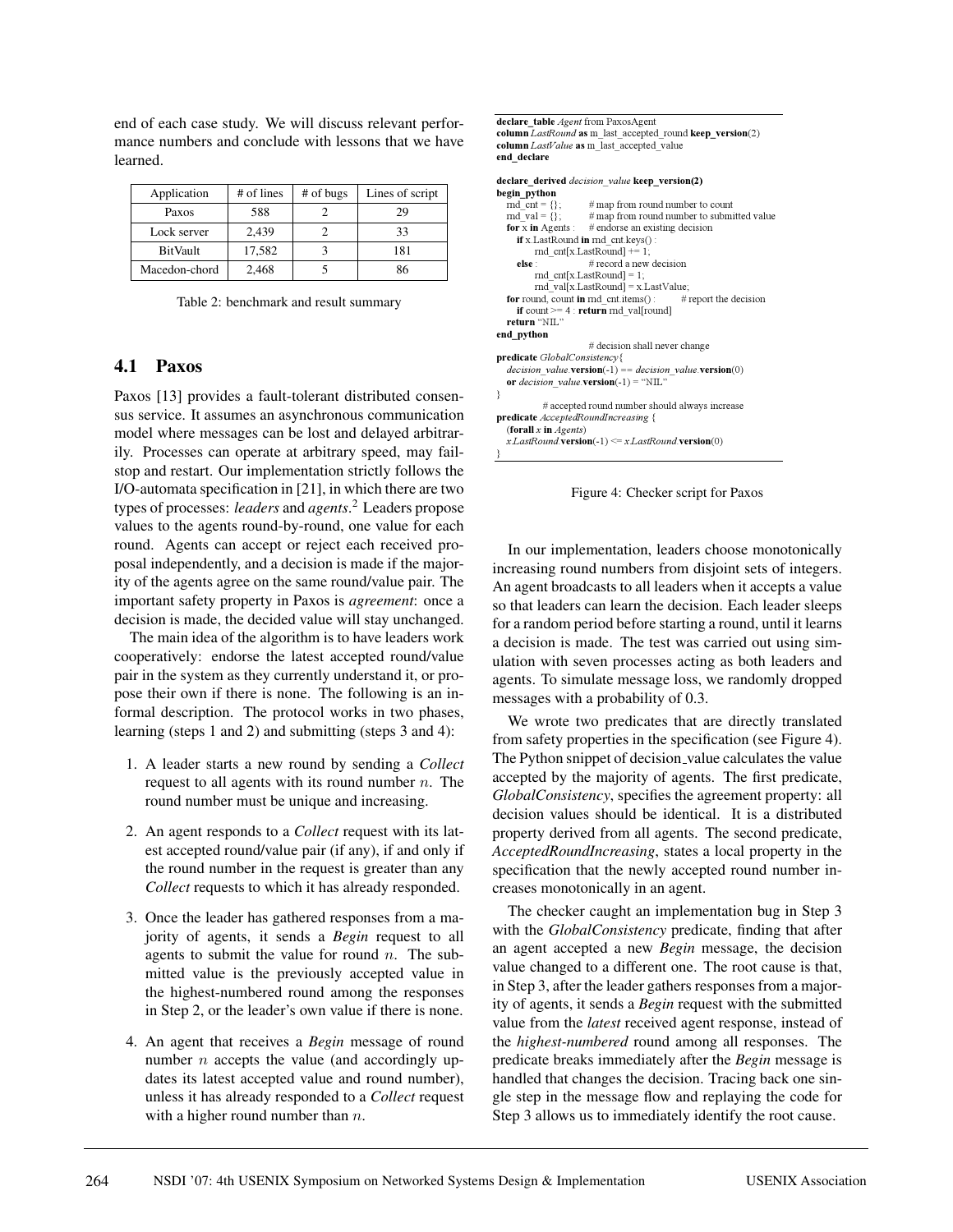The second bug is far more subtle. We found that with very small probability, the accepted round number in an agent may decrease, which violates the second predicate. We ran our test several hundred times, each of them having thousands of messages, but only caught one violation. Using replay to trace back from the violation point, we identified that the bug was not in the implementation, but in the specification itself. In Step 3 the *Begin* requests are sent to all agents; under message loss it is possible for an agent to receive a *Begin* request without the pairing *Collect* request of the round. This means that the agent can have its accepted round number greater than its round number responding to the *Collect* request (the two are kept in separate counters). Thus, based on Step 2 the agent may in the future respond to (and in Step 4 accept a value from) some smaller-numbered rounds, decreasing the accepted round number. With a small probability, the bug can actually break the ultimate agreement property. (We have constructed such a sequence of events starting with our violating trace). However, this is a corner case and the protocol is robust enough that it never happened in our test. After researching the specification carefully, we also understood where the original proof went wrong. This bug and our fix for the specification is confirmed by one of the authors.

**Study on effectiveness.** The checker gives precise bug points from thousands of events in both bug cases. After that, identifying the root cause becomes simply tracing back one or a few messages in replay. Replay (or only logging, if we dump states of Paxos nodes to the log) is necessary for understanding root causes, however, as *GlobalConsistency* is a distributed property that cannot be directly verified from logs. Without the checker a developer has to go through a huge number of events in replay trace and check the correctness property manually, which is very inefficient. The second predicate, though a local one, proves the usefulness of rigorous predicate checking for distributed systems. Without this predicate, we would miss the specification bug altogether.

## **4.2 Lock Server in Boxwood**

The Boxwood [19] storage system implements a faulttolerant distributed lock service that allows clients to acquire multiple-reader single-writer locks. A lock can be in one of the states: *unlocked, shared, exclusive*, and multiple threads from one or more clients acquire or release locks by communicating to a server. The server uses a *pendingqueue* to record locks for which transactions are still in flight.

The system was written in C#. In order to check it, we ported it to C++ and the WiDS APIs in about two weeks; most of the effort was spent on the language difference (e.g., the pointers). In the resulting code, almost every

Figure 5: Checker script for lock server

line can be mapped to the original code. This enables us to map bugs found by WiDS Checker to the original C# code. At first we checked the safety property that if multiple clients simultaneously own the same lock, they must be all in shared mode. However, during the experiment we did not find any violations in both simulated and reproduced runs. Next, we focused on deadlock and livelock checking on a larger scale and found both of them.

We ran the test inside a simulator and used 20 clients, one server and four locks. Each client has five threads that keep randomly requesting one of the locks and then releasing it after a random wait. Rather than writing sophisticated predicates to look for cycles of dependencies, we used a simple rule that if the protocol is deadlockfree, the *pendingqueue* should *eventually* be empty. The predicate is just that: return true if the *pendingqueue* is empty. Clearly there could be many false alarms. We attached an auxiliary output that computes how long the predicate remained broken since the last time the queue size changed (Figure 5).

**Livelock.** The livelock we discovered involves one lock and two clients. Based on replay and the message flow graph, we isolated the following bug scenario. Client A holds lock  $l$  in shared mode, and client  $B$  requests  $l$  in exclusive mode. The server inserts  $l$  to the pendinglock queue and sends a revoke message to A. While this message is on its way, another thread in A requests to upgrade  $l$  to exclusive. According to the protocol,  $A$  needs to release  $l$  first before acquiring it again with the desired mode. A does so by first setting a releasepending flag and then sending the server a release message.

According to the protocol, the server always denies a lock release request if a lock is in the pendinglock queue. The revoke message arrives at  $A$  and spawns a revoking thread, which in turn was blocked because the lock is being released (i.e., the releasepending flag is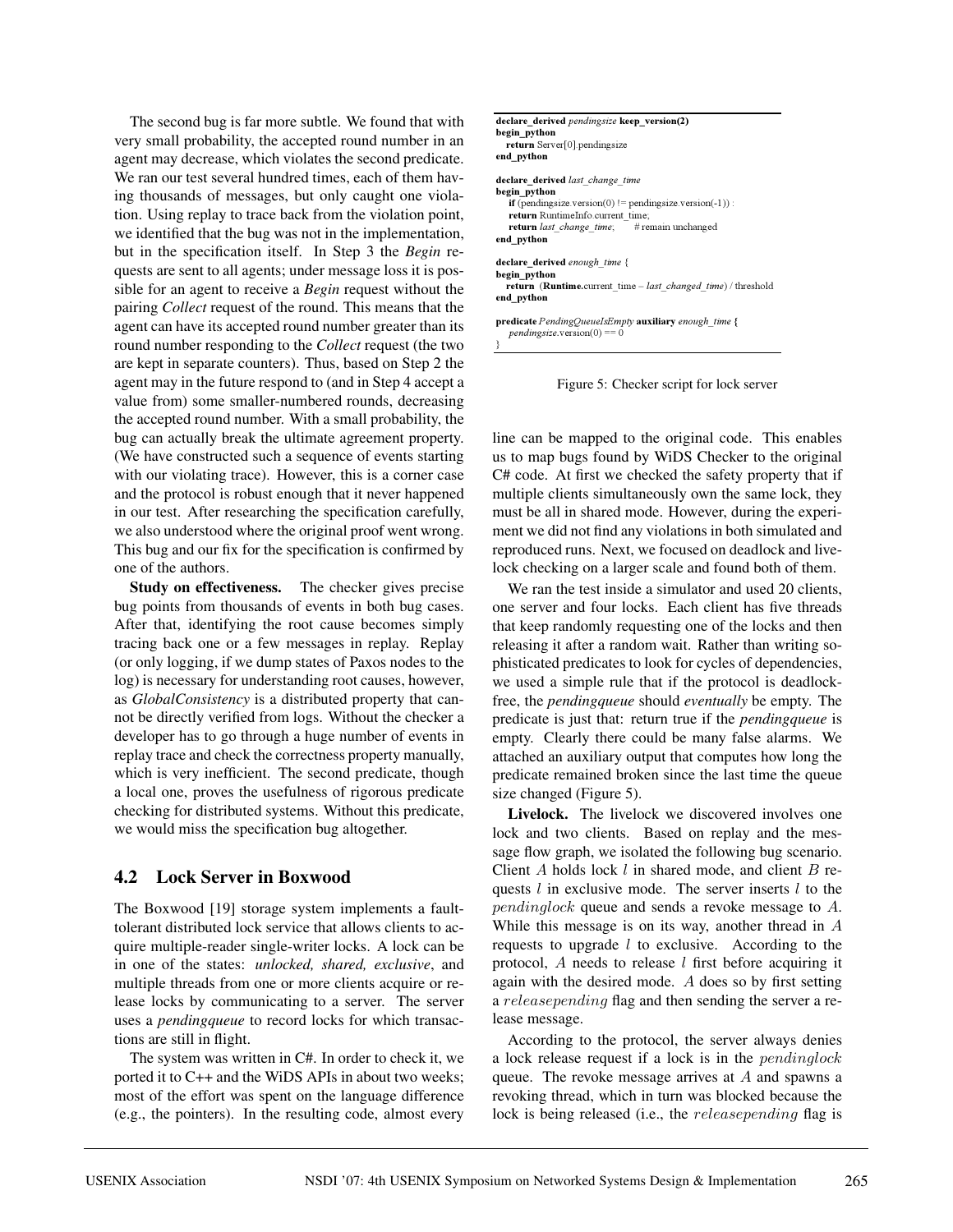

Figure 6: Violations reported in the livelock case. The stripe at the bottom contains all the violations; the dark ones are those with *enough time* above the threshold.

set). When A finds its release is unsuccessful it resets the releasepending flag and retries. However, the retry code is in a tight loop, and thus the release request is sent again and the releasepending flag is set. As a result the revoke thread wakes up only to find that it is to be blocked again. This cycle continues onwards and repeats as a livelock. It is livelock in the sense that there is a small possibility that the blocked revoking thread can cut in after the release response is handled but before the next release retry occurs.

Figure 6 visualizes the violation reports in a run that discovered the livelock. There were altogether five rounds of competition and the bug appears at the final one. We use *enough time* to screen out false alarm in violations. After screening, many false alarms are eliminated. Auxiliary output helped us to prioritize inspection of violations; otherwise the violations will be too large in number to inspect.

**Deadlock.** The deadlock case is more sophisticated. The client implementation has an optimization of using a socket pool for outstanding requests, and a thread will be blocked if it cannot find a socket to use. Because the socket pool is shared among threads, it creates extra dependencies and induces a deadlock.

We configured the socket pool to use only one socket. The resulting deadlock case involves four clients and two locks. The initial state is that A has shared lock  $l_1$ , and C has exclusive lock  $l_2$ . Next, B and D request exclusive mode on  $l_2$  and  $l_1$ , respectively. After a convoluted sequence of events, including threads on  $A$  and  $B$  attempting to upgrade and release their locks, the system enters a deadlock state. Based on replay and message flow graph, we find the deadlock cycle, which consists of a lock acquiring thread whose request is blocked on the server because the lock is in the *pendinglock* queue, a revoking thread blocked by the lock's releasepending flag, and a release thread blocked by the unavailability of socket.

**Study on effectiveness.** Unlike the Paxos case in



Figure 7: BitVault ID space and index structure. B and C are owners of object x and y, respectively. Object x has three replicas, whereas object y has one dangling pointer.

which the checker directly locates the bug point, here we do not have effective predicates to reveal deadlock/livelock; the predicate based on pendingsize only provides hints for the starting point of the replay. So, the checker is more like an advanced "conditional breakpoint" on the replay trace, and mining the root cause heavily depends on the replay facility and the message flow visualization tool.

### **4.3 BitVault Storage System**

BitVault [32] is a scalable and content-addressable storage system built by ourselves. The system is composed of more than 10 interdependent protocols, some of which incrementally developed over a stretch of two years. Bit-Vault achieves high reliability with object replication and fast parallel repair for lost replicas. Self-managing routines in BitVault ensure that eventually every existing object in the system has its specified replication degree.

To understand the bugs, it is necessary to describe Bit-Vault's internal indexing structure and repair protocols. BitVault uses a DHT to index the replicas of each object. Each object has a unique 160bit hash ID, and the entire ID space is uniformly partitioned by the hashes of the participating nodes, each node owning a particular ID range. An object's replicas can reside on any node, while its index (which records locations of the object's replicas) is placed on the *owner* node that owns the ID of the object. The design of the index enables flexible control of replica placement. Figure 7 shows the index schema. Mapping between ID space and nodes is achieved by a decentralized weakly-consistent membership service, in which every node uses heart-beat messages to detect node failures within its ID neighborhood, and maintains a local membership view of all nodes in the system. According to the membership view, the owner of an index can detect replica loss and then trigger the creation of an another replica. A replica also republishes itself to the new owner node of the index when it detects the change of the owner node.

BitVault has the following correctness properties derived from its indexing scheme: 1) correct index ownership, i.e., for each object, eventually the owner node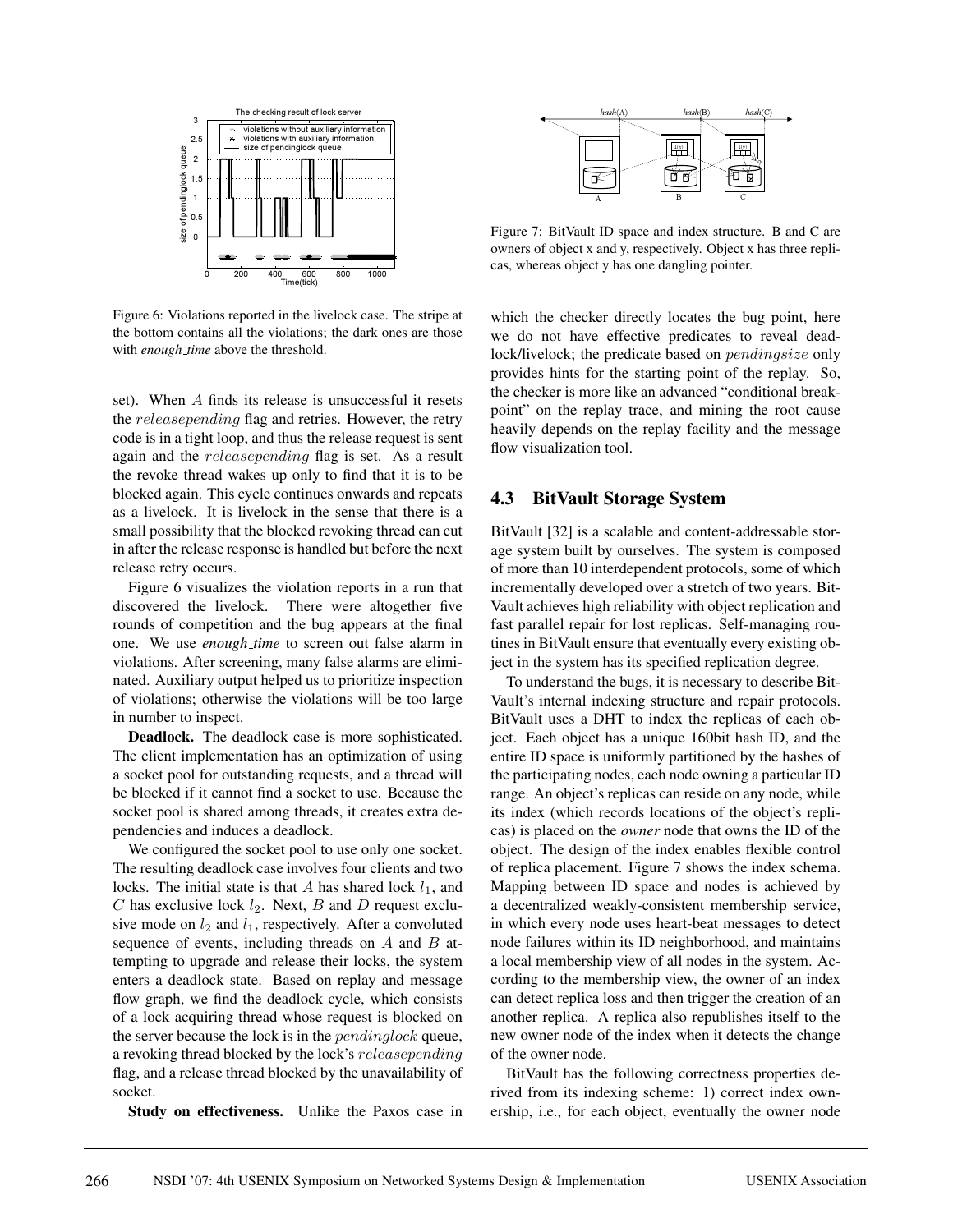holds the index; 2) complete reference, i.e., when the system stabilizes, there should be neither dangling replica references nor orphan replicas; 3) correct replica degree, i.e., in a stabilized system every object has exactly degree (say 3) replicas. Because a node's membership view is guaranteed to converge *eventually*, all these must be considered liveness properties. We use these properties to check BitVault, and associate them with a stabilization measure based on membership change events. All experiments are conducted over an 8-node configuration in a production run, and we found the three bugs with the checker. Due to space limitations, we only explain two of them.

**Replica loss due to protocol races.** BitVault passes intensive testing before we added a routine that balances load between nodes by moving replicas. After adding the load balancing routine, we observed an occasional replica loss from our monitor GUI. Before we developed WiDS Checker, we did not actually know the root cause because the bug case was buried in irrelevant log events.

The checker catches a violation of the replica degree predicate saying that an object's replica number should be no less than 3. From the violation point we trace back a few messages and quickly found how the replica number for this object goes from 3 to 2. BitVault has a "remove-extra-replicas" routine that periodically removes over-repaired replicas which are caused by transient failures and retries during replica repairing. The bug was caused by a race between the load balancing routine and the remove-extra-replica routine, where the load balancing routine copies the replica from node A to  $B$  and deletes the replica in source node  $A$ , and at the same time the remove-extra-replicas routine detects that there are 4 replicas in total and chooses to delete the one in B.

**Mishandling of transient failures.** Sophisticated predicates enable more rigorous and thorough checks to catch bugs. As an example, the predicate of reference correctness ("no dangling references nor orphan replicas") checks the matching between index entries and replicas, and it helps us to identify a subtle bug caused by transient failures, which may degrade reliability. We killed a process in a node and restarted it after about 5 seconds. The predicate remained violated after quite a long time, even when the auxiliary measure for stabilization was high. Then we refined the predicate to output the owner of orphan replicas, which turned out to be the node suffering the transient failure. The bug is caused by mishandling of transient failures. The churn of the failed node cannot be observed by other nodes because the churn duration is shorter than the failure detection timeout (15 seconds). As a result, other nodes will not repair replicas or re-publish the index to this failed node, whose memory-resident state (e.g., the index) has

already been wiped out by the failure.

**Study of effectiveness.** Both bugs are nondeterministic, complicated and sensitive to the environment, while catching the bugs and understanding the root causes require detailed memory states. Deterministic replay is necessary because we cannot dump all the memory states in logs in production runs. Like the Paxos case, the predicates directly specify the complex guarantee for correctness. Although they are liveness properties, predicate checking is very useful to pinpoint the starting point for inspection in replay. Suppose that we only have replay but not checking facility. For the first bug where replica loss has been observed, screening traces and finding out the root cause is tedious, while possible. In contrast, the second bug is difficult to even detect. This is because, eventually the replicas and owner nodes will notice the data loss through a self-managing routine in BitVault and repair the loss. Thus, the delay in repair is undetected and will degrade reliability.

## **4.4 Macedon-Chord**

From the latest version of the Macedon release (1.2.1- 20050531) [1], we generated the WiDS-based implementation for three protocols, RandTree, Chord, and Pastry. Due to space limitations, we only report our findings of Macedon-Chord. The Macedon description files already have logics of initialization, joining and routing, and we wrote our drivers to add our testing scenarios. The test is carried out in the simulator: 10 nodes join the ring around the same time and then remove one node after stabilization. We use the predicate in Figure 2 to check that the ring is well-formed, and add another to check fingers to be pointing to correct destinations.

Interestingly, this simple test altogether revealed five bugs. Two bugs are not caught by the predicates - they are programming errors that crash the simulation (divideby-zero and dereferences of uninitialized pointers). The remaining three bugs are protocol implementation bugs caught by the predicates.

The first one caused a broken ring after the node leaves, caught by the  $RingConsistency$  predicate<sup>3</sup>. Using replay to trace the origin of the incorrect successor value from the violation point, we found that the field of the successor's successor is wrongly assigned with the hash of the corresponding node's IP address, instead of the IP address itself.

The remaining two bugs caught by finger predicates cause problems in finger structures. One does not properly update the finger table, making the fingers converge to their correct targets much later than it needs to take. The last one is a mishandled boundary case. Let  $f$  be the ID of the  $i^{th}$  finger and  $f.curr$  denote its current value. *f.start* records the ID that is  $2^i$  away from this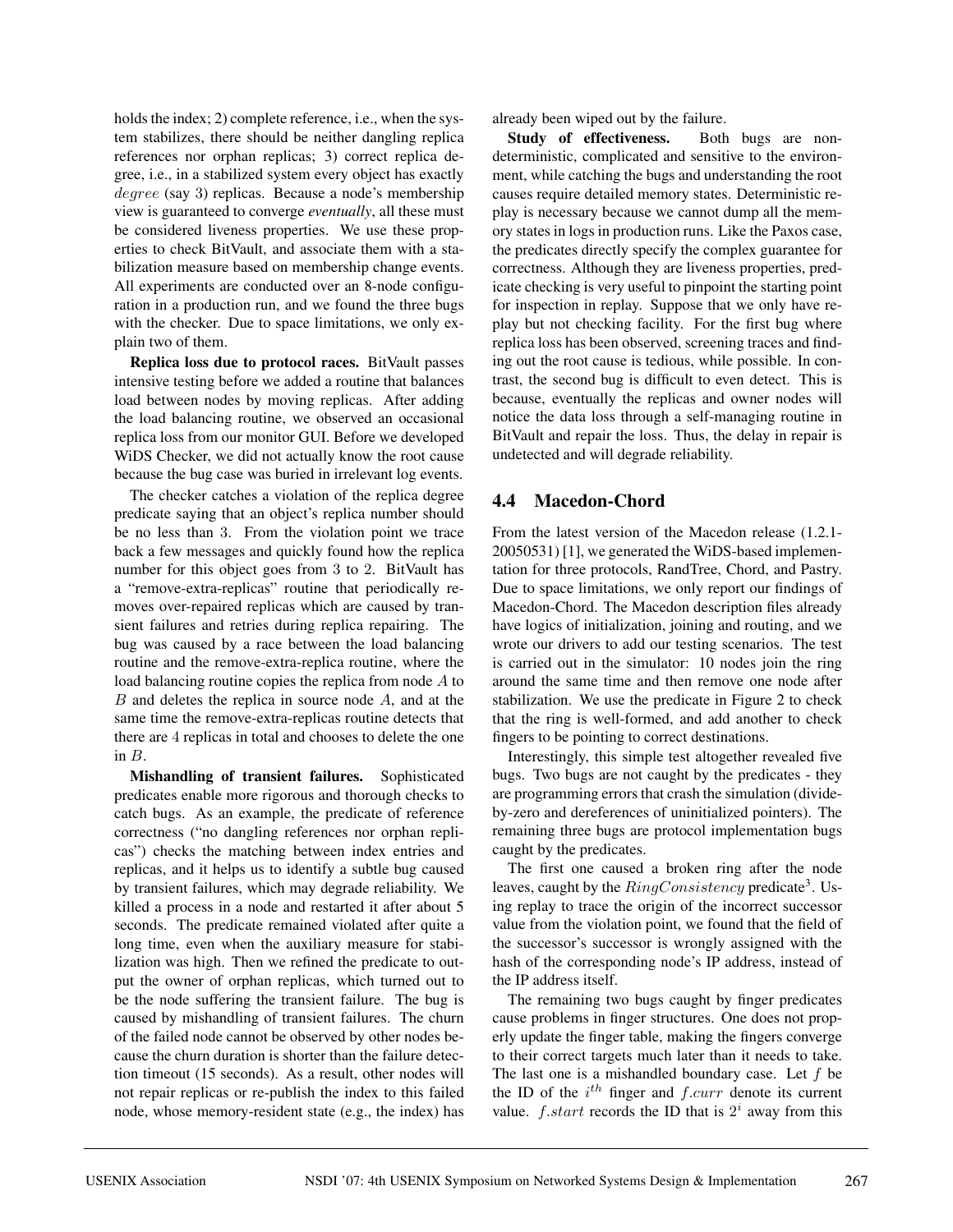node's ID. If  $f.start$  equals to  $f.curr$ , then the current finger is the perfect one. When a new candidate node with ID  $y$  is evaluated, a checking function *isinrange* is called, and  $f.curr$  is replaced with  $y$  if  $y$  falls between [f.start, f.curr). isinrange regards the special case  $[f.start, f.start)$  as the entire ring and returns true for arbitray  $y$ . As a result, the perfect finger is replaced by any arbitrary  $y$ . In later rounds the perfect finger will make it back, and the process continues to oscillate. Macedon-Chord is later re-written with Mace. The author confirmed that the first four bugs were removed as a result of this exercise, yet the last one still remains in the new version.

**Study of effectiveness.** Structured overlay protocols are perfect examples of the complexity of distributed logic. Based on system properties on topology structures, checking overlay protocols could be very effective and productive. Sometimes the violation report is sufficient to infer the root cause and find the buggy code, e.g., the oscillation bug reveals the buggy logic for choosing finger node ID, without the need for the replay.

### **4.5 Performance and overhead**

The logging overhead heavily depends on the applications. We performed a test run on BitVault with 4 nodes, each of which is a commodity workstation with 3GHz Pentium IV CPU and 512MByte memory, and the results are shown in Figure 8. The experiments consists of inserting 100 100KB objects at the  $3^{rd}$  minute, crashing a node at the  $6^{th}$  minute, rejoining it at the  $9^{th}$ , and finally retrieving all objects at the  $12^{th}$ . The replication degree is set to 3. The peak of the performance hit occurs on the  $3^{rd}$  minute, with roughly a 2% runtime overhead. To collect logs more efficiently, we generate the objects that mostly contain a single value so as to achieve high compression rates. As a result, the log size reaches close to 600KB after compression. For uncompressed logs, the size is around 60MB.

Table 3 summarizes the performance of the checker. The second column shows how long it takes to perform the original run, with logging turned on. Depending on the message rate and complexity of predicate calculation, the checker slows down the replay between 4 and 20 times. The 15-minute BitVault run consumes about 37 minutes. We believe that given the benefits of using the checker, these overheads are acceptable for debugging tasks.

### **4.6 Discussions**

Our experience validates a number of design points. In almost all cases, on-the-fly scripting has allowed us to adaptively refine predicates in response to predicate er-



Figure 8: Logging overhead: (a) running time; (b) disk space.

| Application        | Original run | w/o checker | w/ checker |
|--------------------|--------------|-------------|------------|
| Paxos(simu.)       | 0.62         | 0.34        | 6.56       |
| BitVault(deployed) | 900.00       | 236.25      | 2219.77    |
| Lock server(simu.) | 5.34         | 3.14        | 11.99      |
| Chord(simu.)       | 64. ا        | 0.719       | 3.00       |

Table 3: Running time (in seconds) for evaluating predicates. Orignal run, w/o checker, and w/ checker columns show the running time for testing with log turned on, replay, and replay with predicate checking, respectively.

rors and to chase newly discovered bugs. This iterative process is especially useful when we check reproduced runs from deployed experiments, since the trace can be reused to find all the bugs it contains. The experiences also gave us a number of interesting lessons.

The advantage of predicate-based checking is its simplicity: it depends on only a snapshot of states (and sometimes augmented with a short history) to define invariant properties and catch violations. This methodology does not require the developer to build a state machine inside the checker that mirrors the steps of the implementation. At the same time, however, this means that we need to pay extra effort to trace the root cause backwards from violation point, which might be far behind. Time-travel with message flow definitely helps, yet it can be tedious if the violation involves long transactions and convoluted event sequences, as is the case of the Boxwood lock server. In these scenarios, the predicate checking is more like a programmable conditional breakpoint that people use to "query" the replay trace. Effectively pruning the events to only replay the relevant subset is one of the directions for our future work.

We also obtained considerable insight in terms of debugging distributed systems in general. The Paxos bug involves at least 5 processes, the deadlock case in the lock server involves 4 clients and 1 server, 2 locks, and the client has 6 flags in total. In both cases the error is deep and the system scale is larger than what a model checker is typically applicable to. It is therefore unclear whether a model checker can explore such corner states successfully. Also, 9 out of the 12 bugs have correct message communication pattern. For example, the bug found in the Paxos specification will not cause any violation of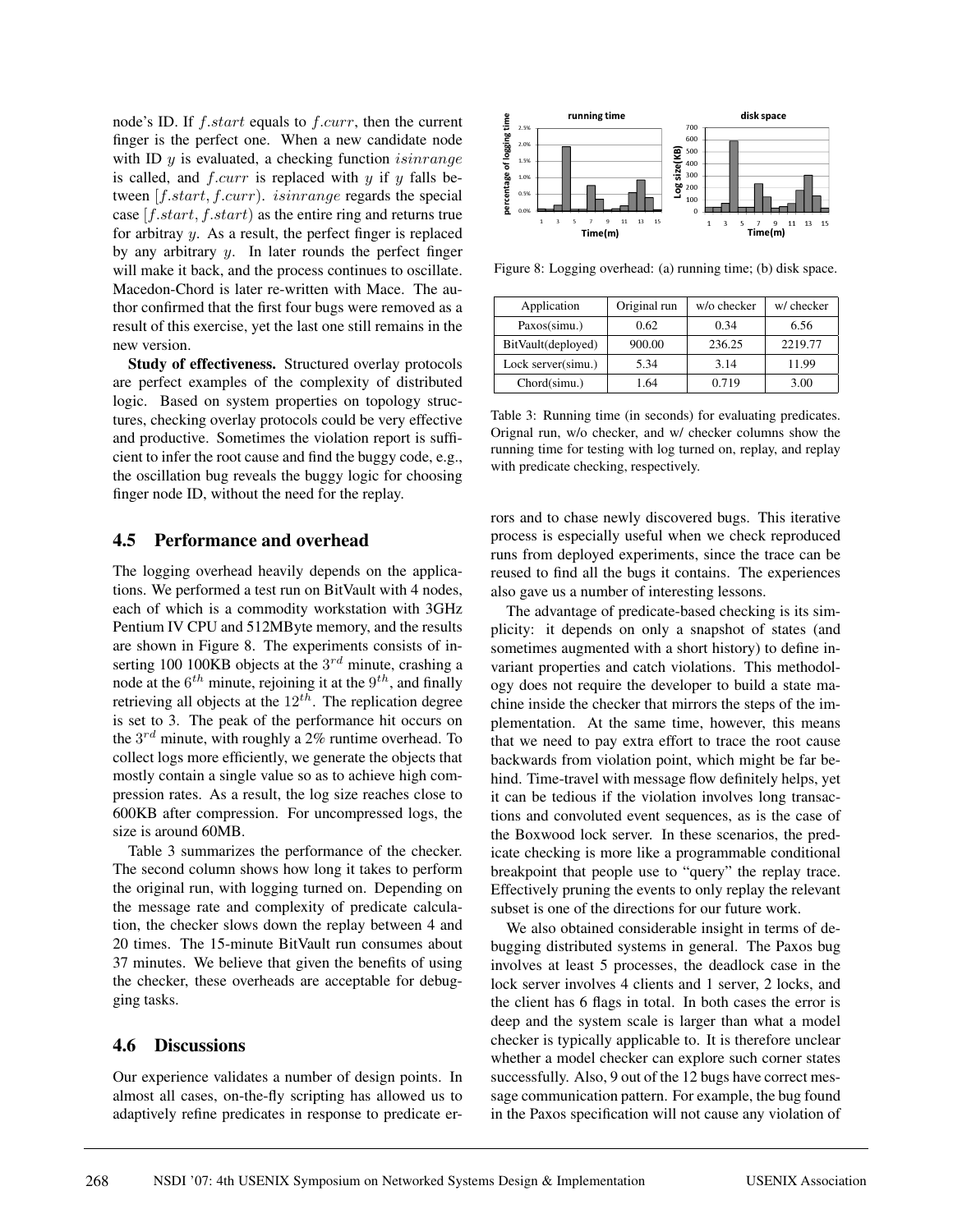the contract between proposers and acceptors on sending and receiving messages. Thus, without dumping out detailed states, it is questionable whether log analysis is able to uncover those bugs.

## **5 Related Work**

Our work is one of many proposals to deal with the challenging problem of debugging distributed systems. We contrast it with the three broad approaches below.

**Deterministic replay.** In response to the lack of control of testing in real deployment, building a time machine to enable deterministic replay is required [7, 8, 27]. Most of this work is for a single node. Our implementation is capable of reproducing the execution of a distributed system within one simulation process. Friday [9] enhances GDB with group replay and distributed watchpoints. We share their methodology that incremental refinement of predicates is an integral part of cyclic debugging process, however, replay in WiDS checker is much more efficient because we use one process to replay all instances. In addition to debugger extensions, WiDS checker provides a unified framework with advanced features tailored for distributed systems. It allows simulation with controlled failures, which is valuable for early development stages. It can trace user-defined object states with historical versions and evaluate predicates only at event-handler boundaries, and thus provides better functionalities and performance for predicate checking. These unique contributions of WiDS Checker are proven to be important for debugging. Our current drawback is that the tool is limited to applications written using the WiDS API or Macedon.

**Model-check actual implementation.** Our work complements these recent proposals [20, 30] that check actual implementations. Model checking explores the state space systematically, but the issue of state explosion typically restricts the scale. MaceMC [11] and WiDS checker share many design concepts, but differ fundamentally on how we test a system and hit bugs. MaceMC uses model checker with heuristics to deal with liveness properties, but has to tradeoff the scale of the system. As we discussed in Section 4.6, some bugs rely on a fairly large scale and low-level implementation details, and cannot manifest in a downscaled or abstracted system (e.g., the deadlock case in Boxwood derived from running out of the socket pool). For such cases, tools like WiDS checker which simulates low-level OS APIs and uses deployed testing with replay-based checking will be necessary.

**Log-based debugging.** Communication structures encode rich information. Logs can be used to identify performance bottlenecks, as advocated by Magpie [5], Pinpoint [6] and many others [4, 23]. The logs that WiDS Checker captures contain enough information to enable performance debugging, but the focus of this study is on correctness debugging. Pip [23] also proposes that logbased analysis can root out structural bugs. In general, we are more confident that log-based analysis can reveal performance bugs than structural ones (a close read on Pip's results seems to confirm this). As demonstrated by the bug cases in this study, a correct communication pattern is only the necessary but not the sufficient condition to enforce correct properties. Logging detailed states is prohibitively expensive; it is easier to log nondeterministic events and to reconstruct the states. From our experience, full-state inspection with time-travel is critical to identify the root cause of a correctness bug. A nice by-product is that it also enables us to exhaustively test all bugs in a given reproduced run, an endeavor that is usually quite labor-intensive. We also differ on how correctness is expressed. Pip can construct path expectations from history. Since we are taking logs, this alternative is also available. However, we believe that our assertions are more powerful. They represent the minimum understanding of a system's correct properties, and are much easier to write and refine than a model.

Singh et al. [26] propose to build an online monitoring and debugging infrastracture based on a declarative development language [16]. They require that the system is programmed with a highly abstracted deductive model so as to enable checking, while WiDS Checker mimics lowlevel OS API semantics (thread, sockets and file I/O) and enhance them with replay, in order to check predicates and find bugs in existing systems. In addition, their online checking methodology is restricted by the communication and computation overhead in distributed systems, and thus the checking facility is less powerful than the offline checking used in WiDS Checker. As online and offline checking complement each other, our future work is to look at interesting combinations of the two methods.

### **6 Conclusion and On-going Work**

In a unified framework, WiDS Checker is capable of checking an implementation using both simulated as well as deterministically reproduced runs reconstructed from traces logged in deployment. Its versatile script language allows a developer to write and incrementally refine assertions on-the-fly to check properties that are otherwise impossible to check. Single console debugging and message-flow based time-travel allows us to quickly identify many non-trivial bugs in a suite of complex and real systems.

Our on-going work addresses the limitations in supporting legacy binaries with function interception techniques. We intercept OS system calls and APIs to change them into events, and use an event queue to schedule the